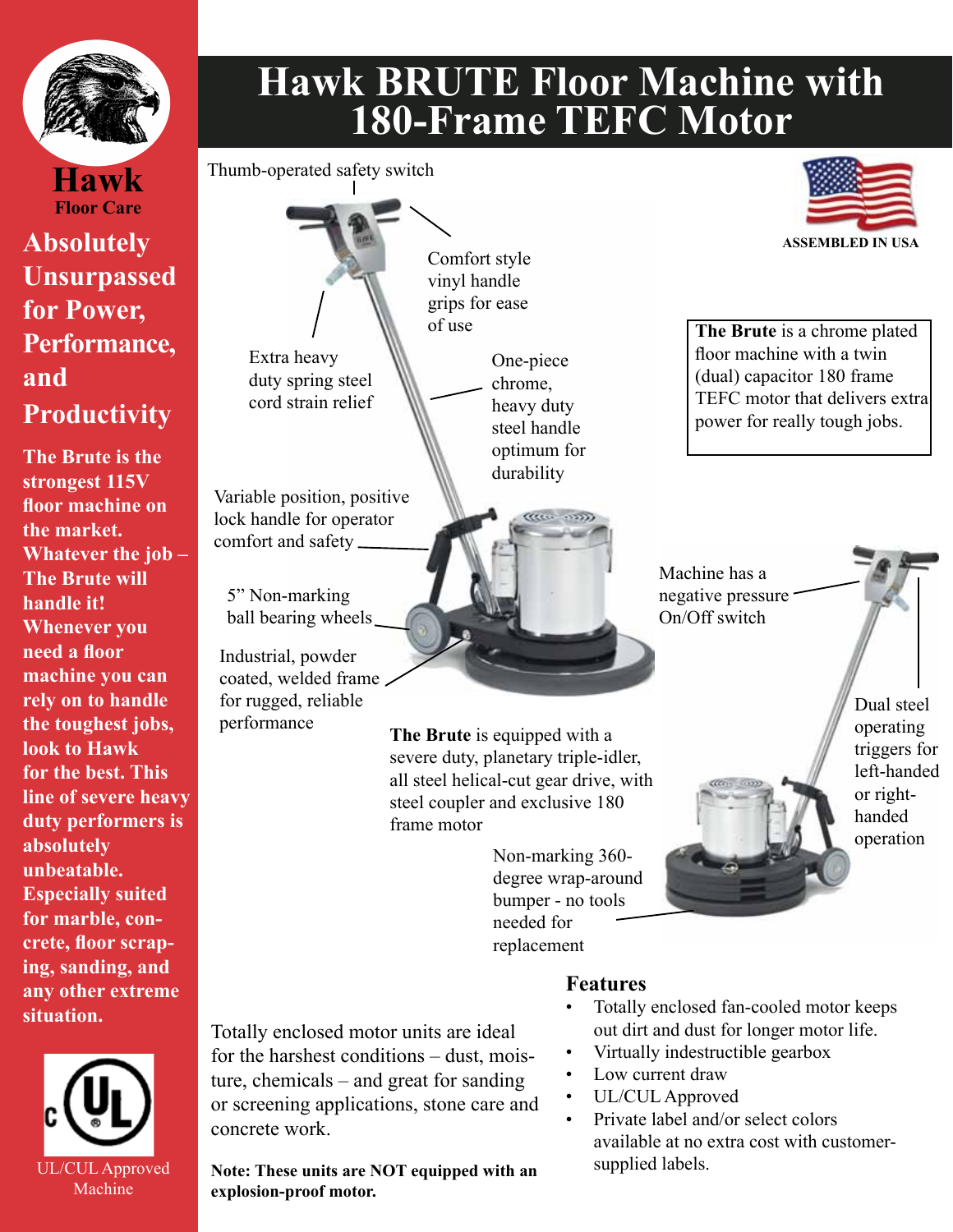| Model $#$        | HP1513-           | HP1515-           | HP1517-           | HP1520-           |
|------------------|-------------------|-------------------|-------------------|-------------------|
|                  | 180BRUTE          | 180BRUTE          | 180BRUTE          | 180BRUTE          |
| Part#            | F0013-180CP       | F0006-180CP       | F0009-180CP       | F0012-180CP       |
| Pad Size         | 13 inch           | 15 inch           | 17 inch           | 20 inch           |
| Power Source*    | 115V 60Hz         | 115V 60Hz         | 115V 60Hz         | 115V 60Hz         |
| Motor/HP         | 180 Frame, 1-1/2  | 180 Frame, 1-1/2  | 180 Frame, 1-1/2  | 180 Frame, 1-1/2  |
|                  | <b>HP TEFC AC</b> | <b>HP TEFC AC</b> | <b>HP TEFC AC</b> | <b>HP TEFC AC</b> |
|                  | Dual Capacitor    | Dual Capacitor    | Dual Capacitor    | Dual Capacitor    |
|                  | Motor             | Motor             | Motor             | Motor             |
| Amp Draw         | 7.2               | 7.5               | 7.9               | 8.4               |
| Gear Box         | 3-Idler 11:1      | 3-Idler 11:1      | 3-Idler 11:1      | 3-Idler 11:1      |
| <b>Brush RPM</b> | 165               | 165               | 165               | 165               |
| $Cord**/****$    | 50' 12-3 STJOW    | 50' 12-3 STJOW    | 50' 12-3 STJOW    | 50' 12-3 STJOW    |
| Weight           | $113$ lbs         | $117$ lbs         | $123$ lbs         | $125$ lbs         |
| Shipping Weight  | $120$ lbs         | $124$ lbs         | 130 lbs           | $132$ lbs         |

## **Technical Specifications**

\*230V Available \*\* 75'Cord Available (12-3) \*\*\*100' Cord Available (14-3)

| Model #          | HP1513-           | HP1515-          | HP1517-          | HP1520-           |
|------------------|-------------------|------------------|------------------|-------------------|
|                  | <b>TEXHD</b>      | <b>TEXHD</b>     | <b>TEXHD</b>     | <b>TEXHD</b>      |
| Part#            | F0013-            | F0006-           | F0009-           | F0012-            |
|                  | 180TEXHD          | 180TEXHD         | 180TEXHD         | 180TEXHD          |
| Pad Size         | 13 inch           | 15 inch          | 17 inch          | 20 inch           |
| Power Source*    | 115V 60Hz         | 115V 60Hz        | 115V 60Hz        | 115V 60Hz         |
| Motor/HP         | 180 Frame, 1-1/2  | 180 Frame, 1-1/2 | 180 Frame, 1-1/2 | 180 Frame, 1-1/2  |
|                  | <b>HP TEFC AC</b> | HP TEFC AC       | HP TEFC AC       | <b>HP TEFC AC</b> |
|                  | Dual Capacitor    | Dual Capacitor   | Dual Capacitor   | Dual Capacitor    |
|                  | Painted Motor     | Painted Motor    | Painted Motor    | Painted Motor     |
| Amp Draw         | 7.2               | 7.5              | 7.9              | 8.4               |
| Gear Box         | 3-Idler 11:1      | 3-Idler 11:1     | 3-Idler 11:1     | 3-Idler 11:1      |
| <b>Brush RPM</b> | 165               | 165              | 165              | 165               |
| $Cord**/****$    | 50' 12-3 STJOW    | 50' 12-3 STJOW   | 50' 12-3 STJOW   | 50' 12-3 STJOW    |
| Weight           | $113$ lbs         | $117$ lbs        | $123$ lbs        | $125$ lbs         |
| Shipping Weight  | $120$ lbs         | $124$ lbs        | $130$ lbs        | $132$ lbs         |

*Specifications subject to change without notice.*



dB Rating: 66 Meets GS42 Requirements *Specifications subject to change without notice.*